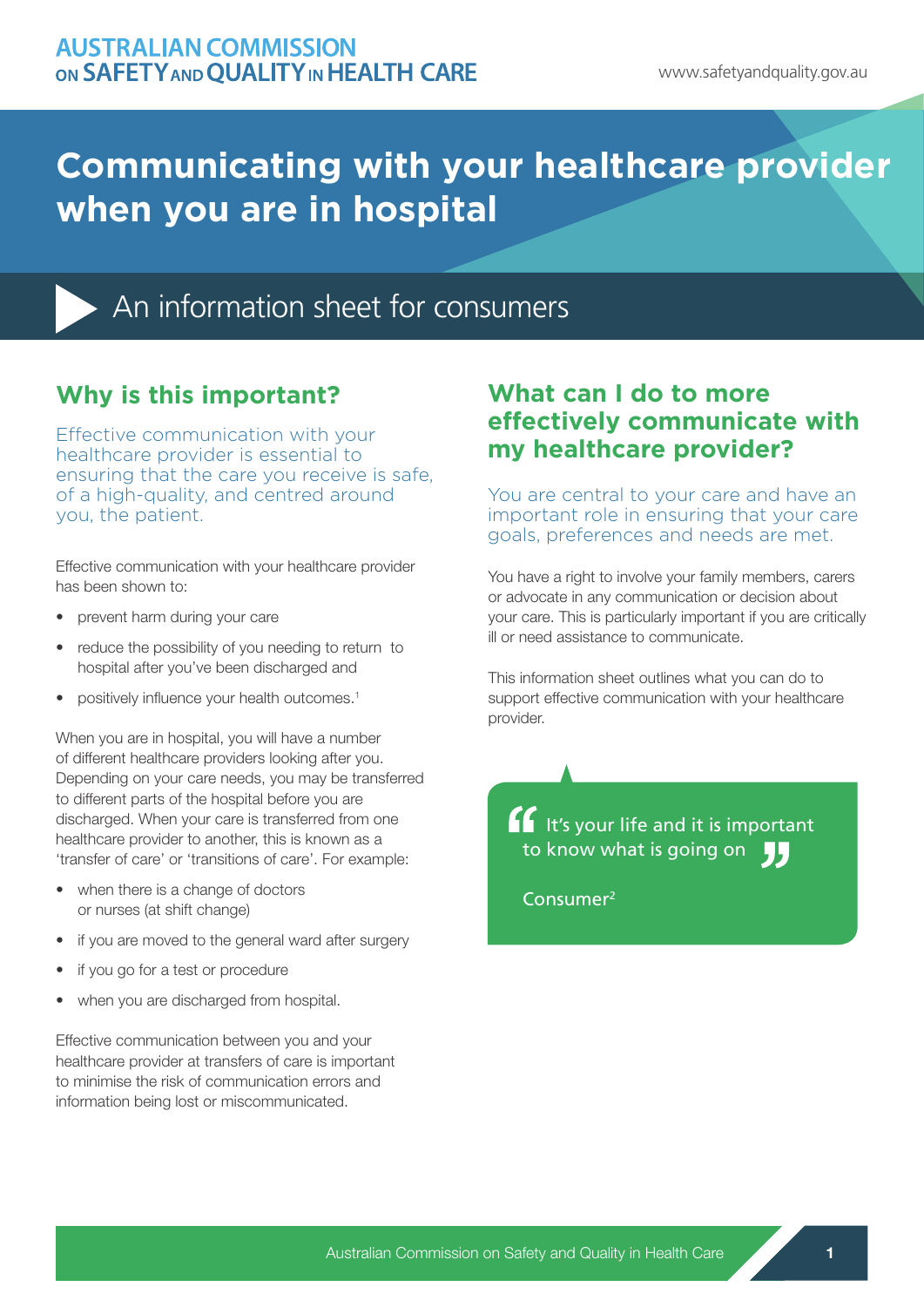#### **Ways to communicate and participate at transitions of care**

#### If your healthcare provider changes or you are moved to a different room or part of the hospital:

- Let your healthcare provider know if you need a support person present or assistance to communicate (e.g. an interpreter).
- Let your healthcare provider know about the medicines you are taking, and if you have any allergies or reactions to medicines.
- Ask your healthcare provider what to do, or who to contact, if you have questions or problems about your health or the care you are receiving.
- Speak up if you have any questions or concerns about your care, or any transfers of care.
- Tell your healthcare provider if you experience any changes to your health. If your family or carer notices a change, they should let the healthcare provider know.
- Discuss with your new healthcare provider your preferences, expectations and goals of care, including if you have an Advance Care Plan.<sup>3</sup>

An Advance Care Plan is a documented agreement about your future care if you become too unwell or lose your decision-making capacity. A good website to help you plan ahead is Start2Talk, available at: **http://start2talk.org.au**

#### If you are going for a test or procedure:

- Ask for more information if you are uncertain about any part of the test or the procedure. This could include asking:
- How is the test done?
- How will it feel?
- Do I need to do anything to get ready for it?
- How long will it take to get the results?
- How will I get the results?
- Where can I get trusted information about the tests you've ordered?
- How will the results be shared with other doctors/services involved in my care?
- What is likely to happen after the test or procedure?<sup>4</sup>

#### When you are being discharged from the hospital:

- Ask your healthcare provider to explain the plan that you will follow at home, any new medicines you will be taking, and whether you need to make any follow-up appointments.
- Discuss with your doctor or nursing staff any concerns you have about being discharged.
- If you have questions that still have not been covered, ask you healthcare provider if there is information you can take with you, or where you can get more information.
- Ask for contact details for someone on the ward, in case you have any immediate post-discharge concerns.
- If your Discharge Summary isn't provided to you, ask for a copy of it.<sup>3</sup>

A Discharge Summary is a written document that summarises why you came into hospital, the care you received, the plan of action when you leave the hospital, and lists any follow-up appointments. The hospital should send your Discharge Summary electronically to your GP.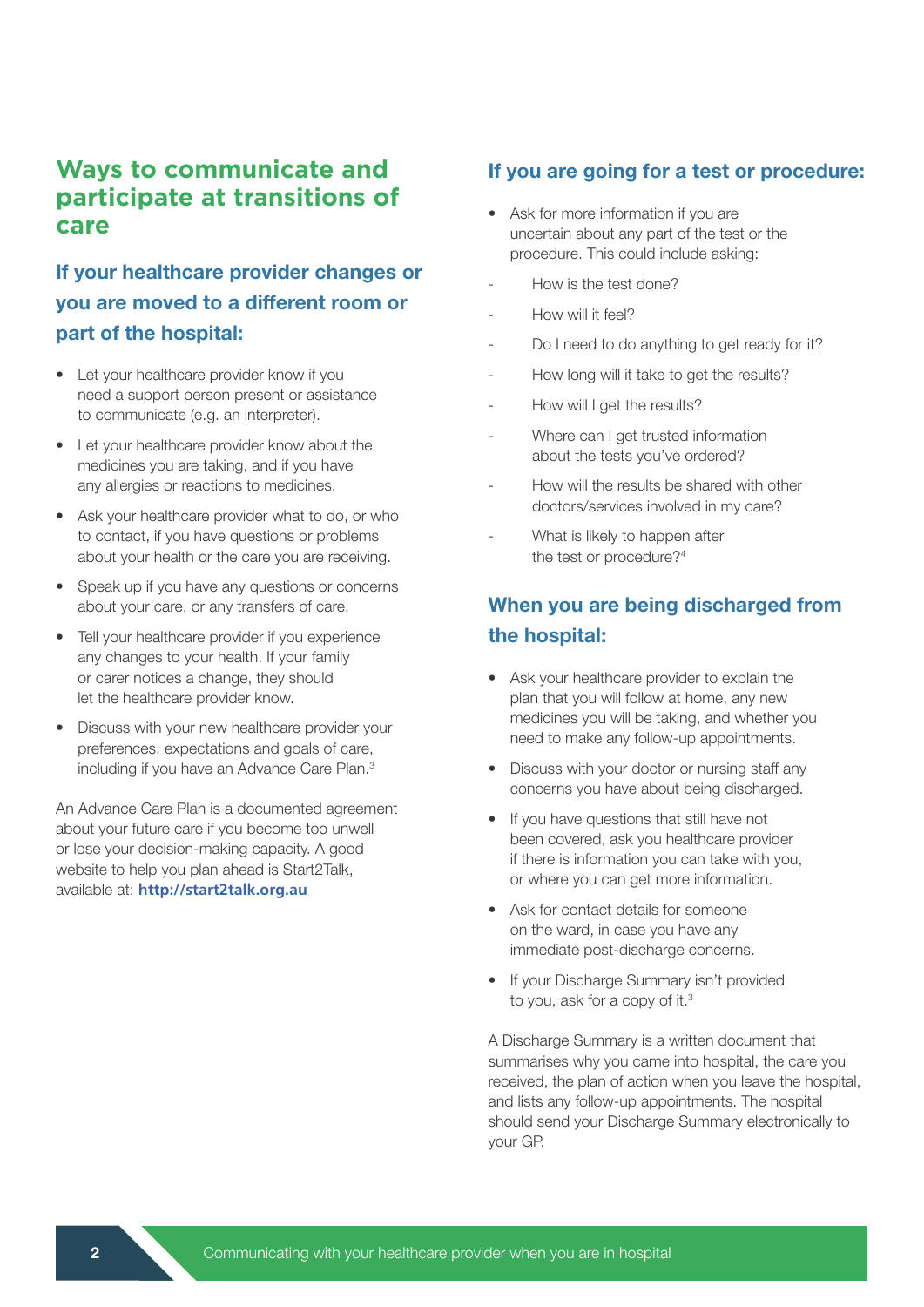In case your GP hasn't received an electronic copy of your Discharge Summary, you should bring a copy of your Discharge Summary when you next visit your GP.

#### What can I expect?

You have a right to be treated with dignity and respect and to be actively involved in your care to the extent that you choose.

You can expect healthcare providers to communicate with you about your care, and for that communication to be twoway, clear, open, honest, and offered in a way you can understand.

To meet the National Safety and Quality Health Service Standards, hospitals should aim to:

- demonstrate leadership and commitment to personcentred care at all levels of their organisation
- support everyone working in the hospital to engage with patients, families, carers and advocates at transfers of care
- support patients, families, carers and advocates to participate and communicate with their healthcare provider at transfers of care
- provide information about transfers of care in a way that is easy to understand.

The Australian Charter of Health Care Rights also sets out what you can expect from the health system. The Charter is available at **http:// www.safetyandquality.gov.au/nationalpriorities/charter-of-healthcare-rights/**

#### **References**

- 1. Australian Commission on Safety and Quality in Health Care. Engaging patients in communication at transitions of care. Prepared by a consortium from Deakin and Griffith Universities. Sydney: ACSQHC, 2015.
- 2. Australian Commission on Safety and Quality in Health Care. Consumer Research regarding the Safety and Quality of Health Care. Prepared by Woolcott Research. Sydney: ACSQHC, 2014.
- 3. National Transitions of Care Coordination. Your Rights During Transitions of Care: A guide for Health Care Consumers and Family Caregivers. Washington DC: NTOCC, 2008-2016.
- 4. Agency for Healthcare Research and Quality. Be more involved in your health care: Tips for Patients. Rockville, MD: AHRQ, 2011.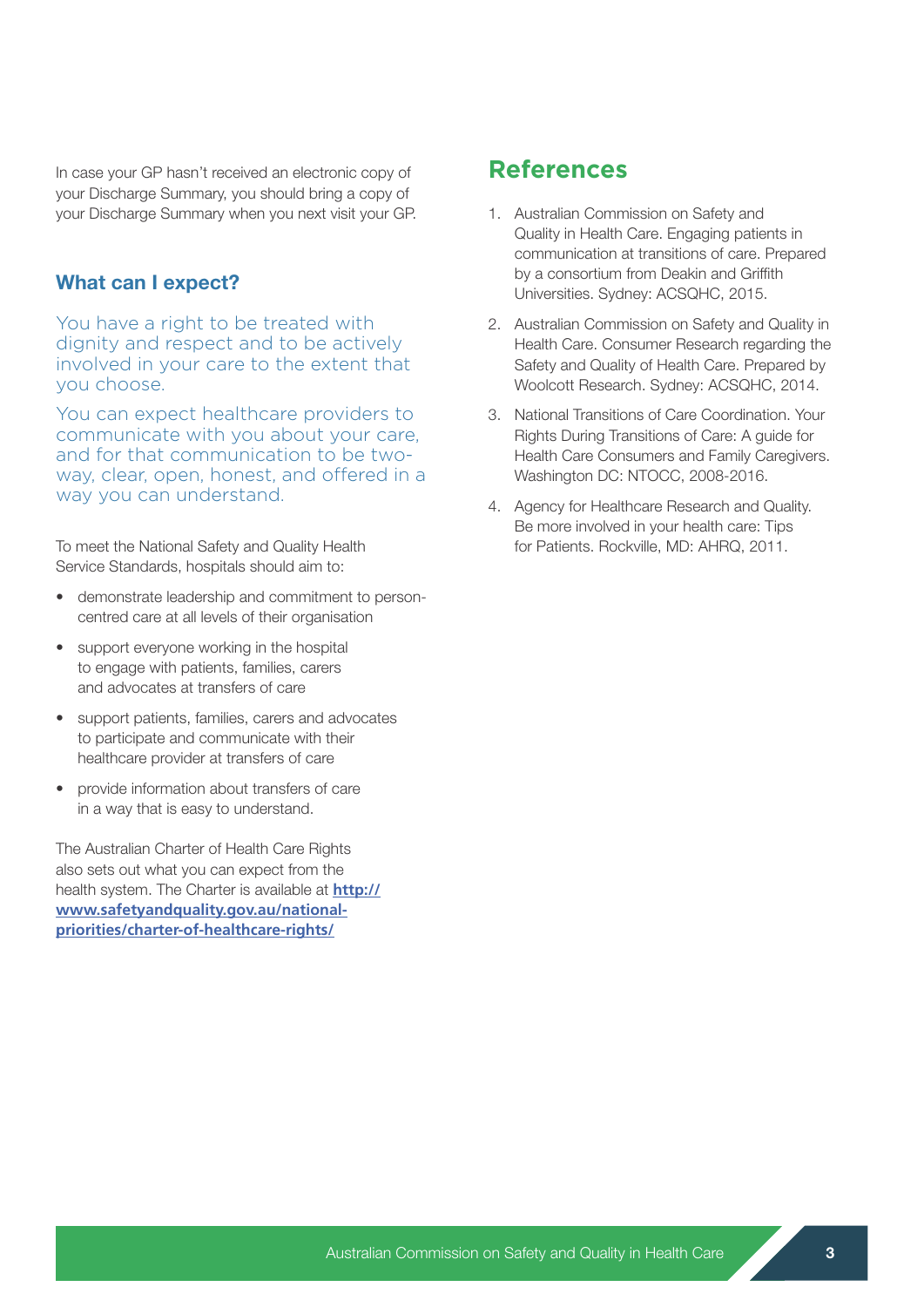

### **More information**

The Australian Commission on Safety and Quality in Health Care recognises the importance of effective communication between healthcare providers and their patients (including, carers, families and consumer advocates). Programs that support this work include:

- Clinical Communications
- **Health Literacy**
- Patient and Consumer Centred Care
- Shared Decision Making
- Open Disclosure.

More information about these programs is available at **www.safetyandquality.gov.au**

## **Other publications in this series**

- Patient-clinician communication in hospitals: Communicating for safety at transitions of care An information sheet for senior executives and clinical leaders
- Patient-clinician communication in hospitals: Communicating for safety at transitions of care An information sheet for healthcare providers
- Consumer posters: Communicating with your healthcare provider Why it is important and what actions can I take?

© Commonwealth of Australia 2016

All material and work produced by the Australian Commission on Safety and Quality in Health Care is protected by Commonwealth copyright. It may be reproduced in whole or in part for study or training purposes, subject to the inclusion of an acknowledgement of the source.